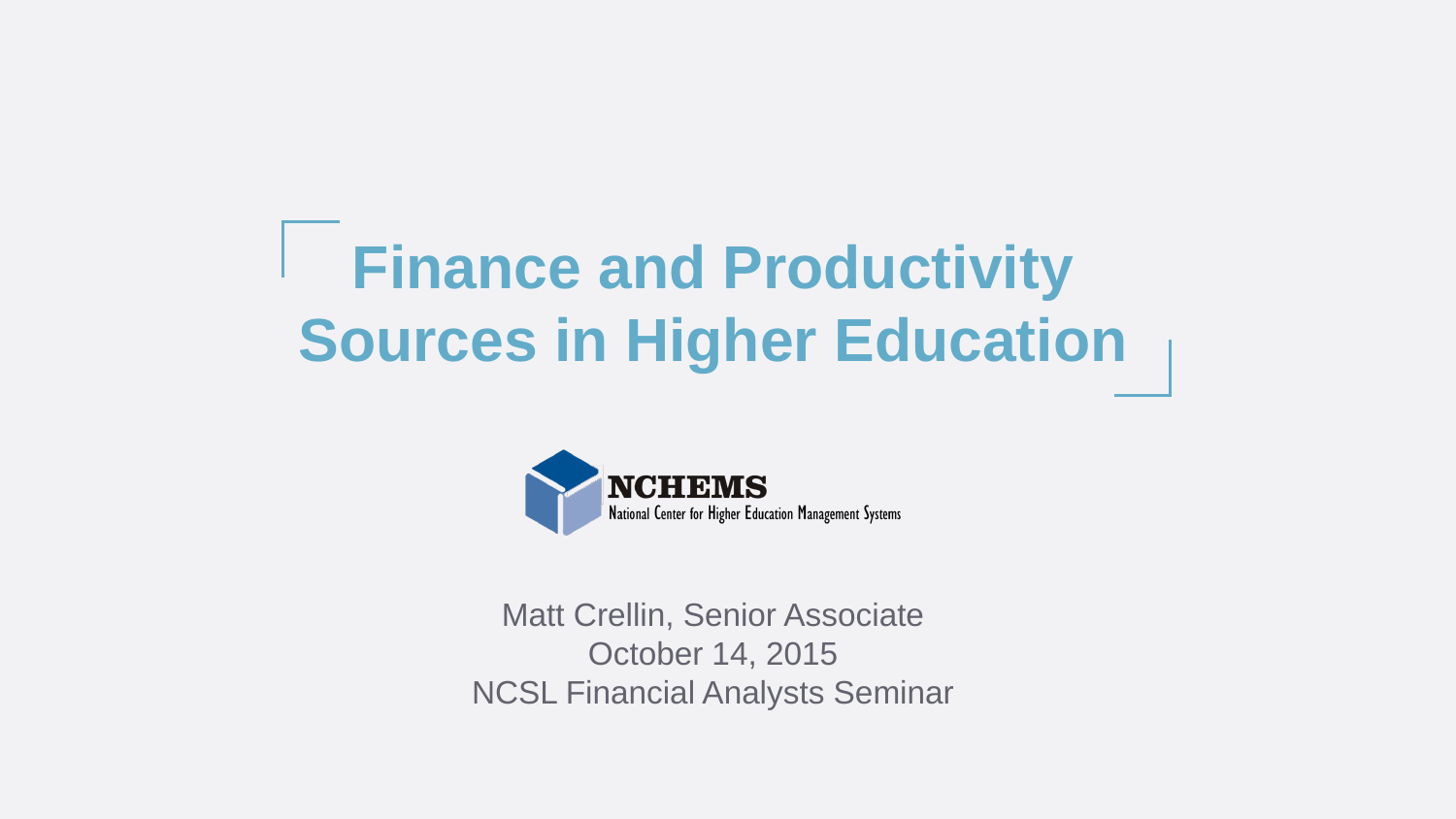**One of the most important policy gaps for public higher education is that state finance policy is disconnected from public agenda goals for higher education.**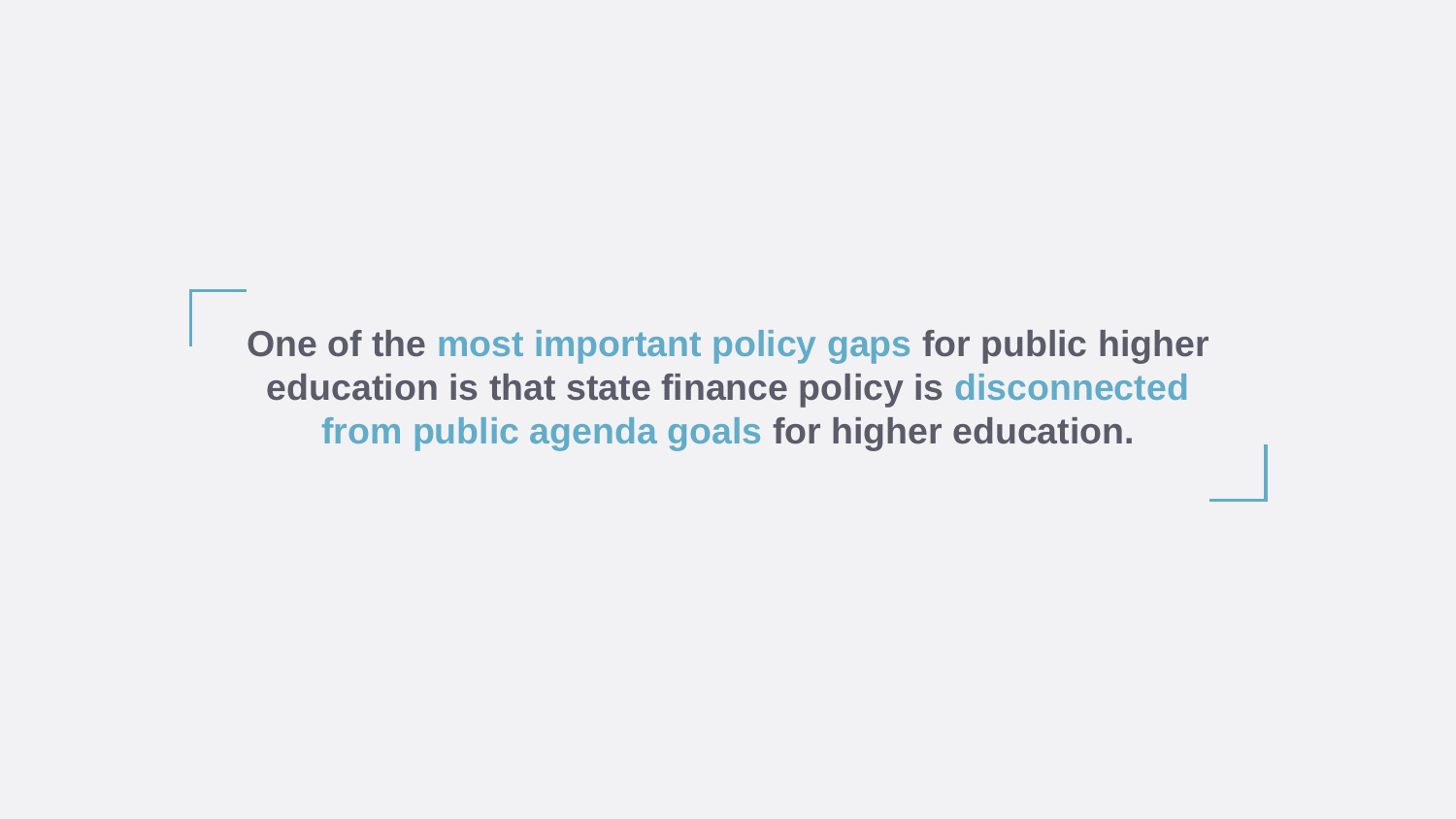#### **These data will not always tell the whole story. However, they can produce significant insight using publicly-available sources.**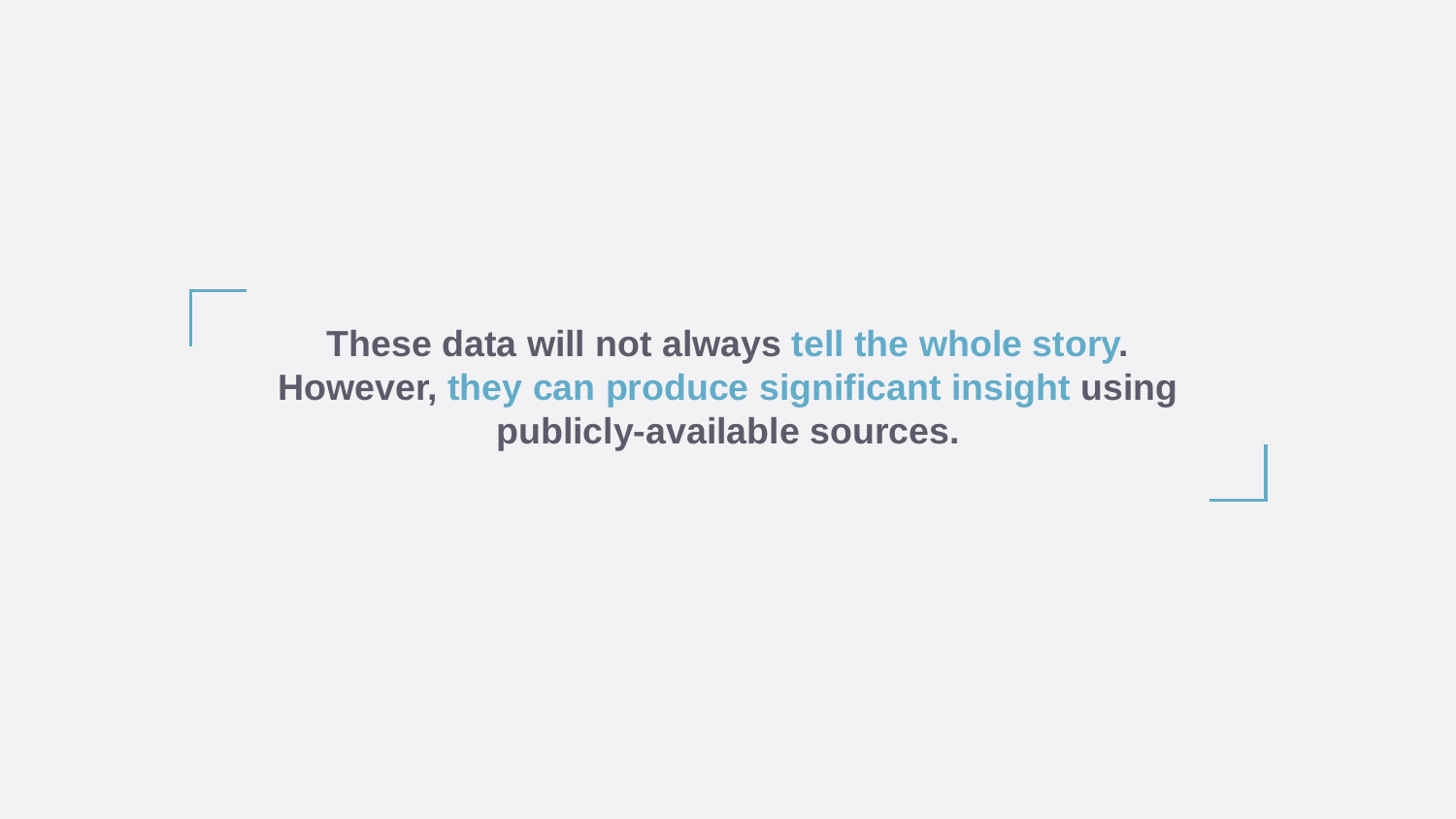### **Types of public data sources**

**page**

**04**

#### **01** NCES

Data from the IPEDS surveys include element of institution-level finance, such as revenue, expenditures, and other details.

# **03** SHEEO

The annual State Higher Education Finance (SHEF) report produces reports on funding and enrollment trends by state.





#### **02** U.S. Census Bureau

Estimates from the American Community Survey can produce meaningful denominators for financial metrics.

#### **Other Groups**

Sources such as the NSF's WebCASPAR or groups like TICAS provide additional elements in specific areas of higher ed.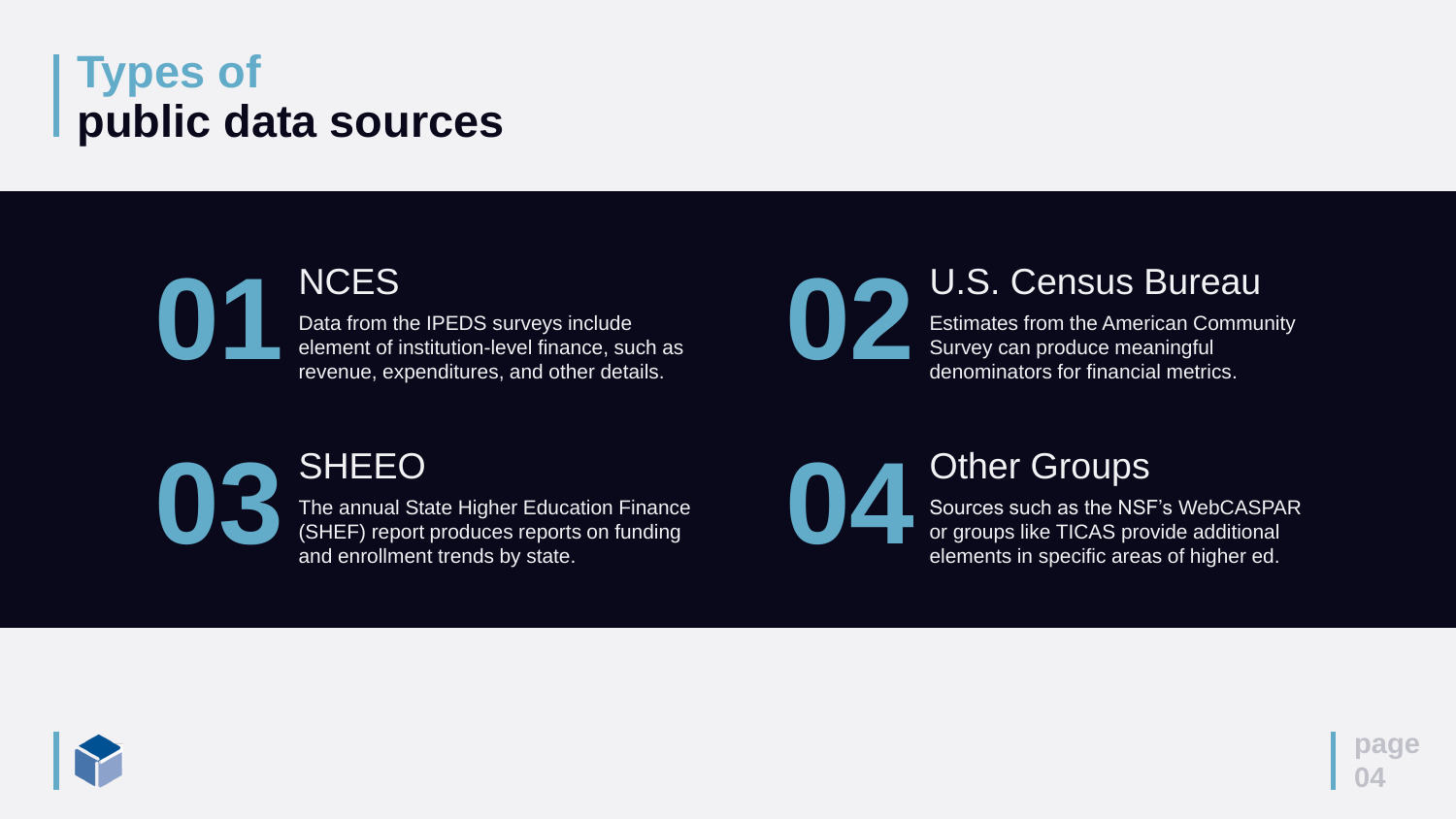### **Types of Analyses**

**page 05**

### Appropriations

State and Local funding, other sources of public funds.



#### Sources of \$

Student-based, state-based, federal aid, etc.

#### **Productivity**

Awards per 100 FTE, credentials and total funding.



### Financial Aid

Pell-Grants, average aid awards, student debt.



#### **Affordability**

E&R expenditures, operations, and other institutional costs.

Funding per FTE, family share, net cost against MFI.

### **Expenditures**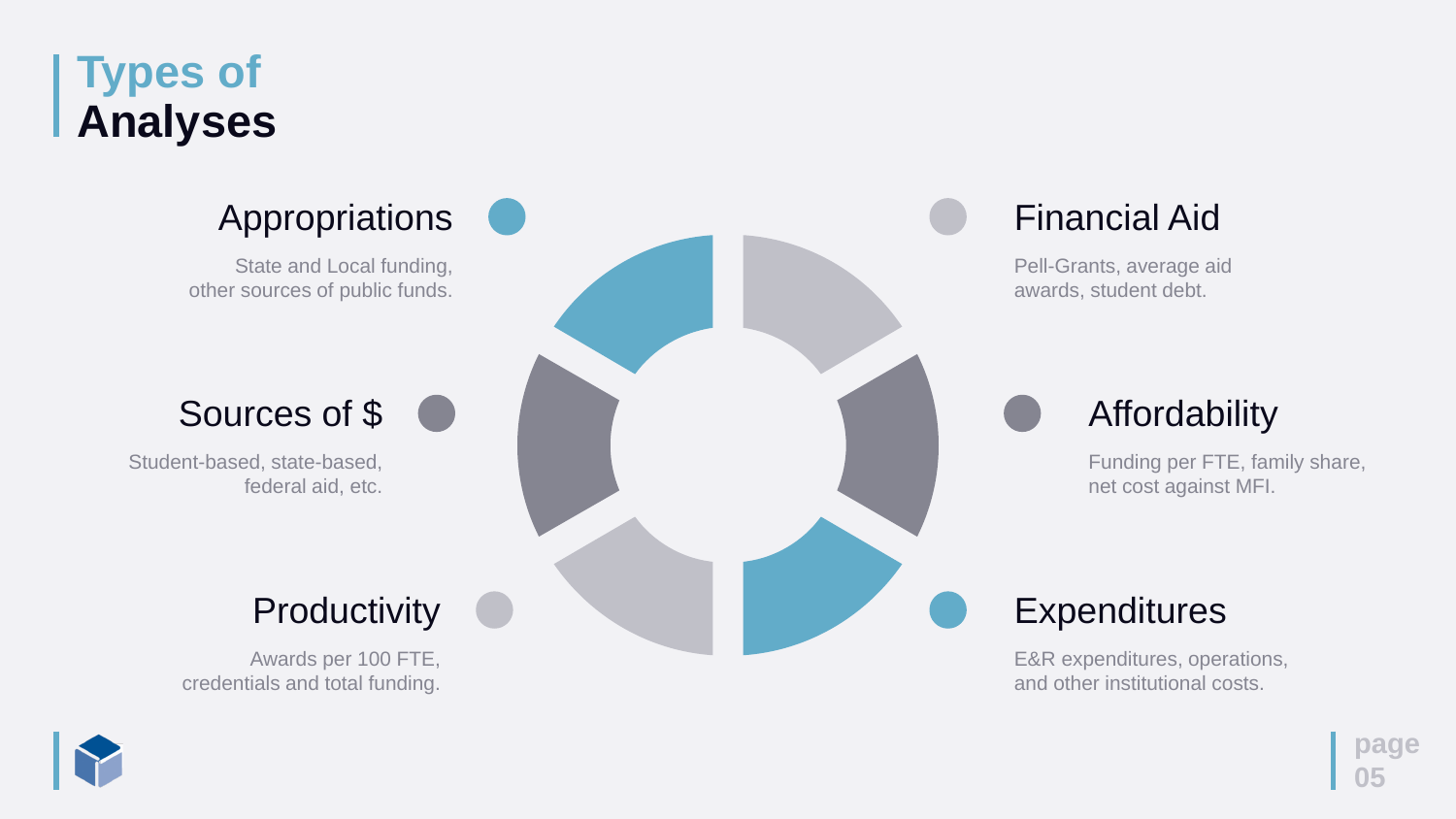### **The Elements of Finance Policy**





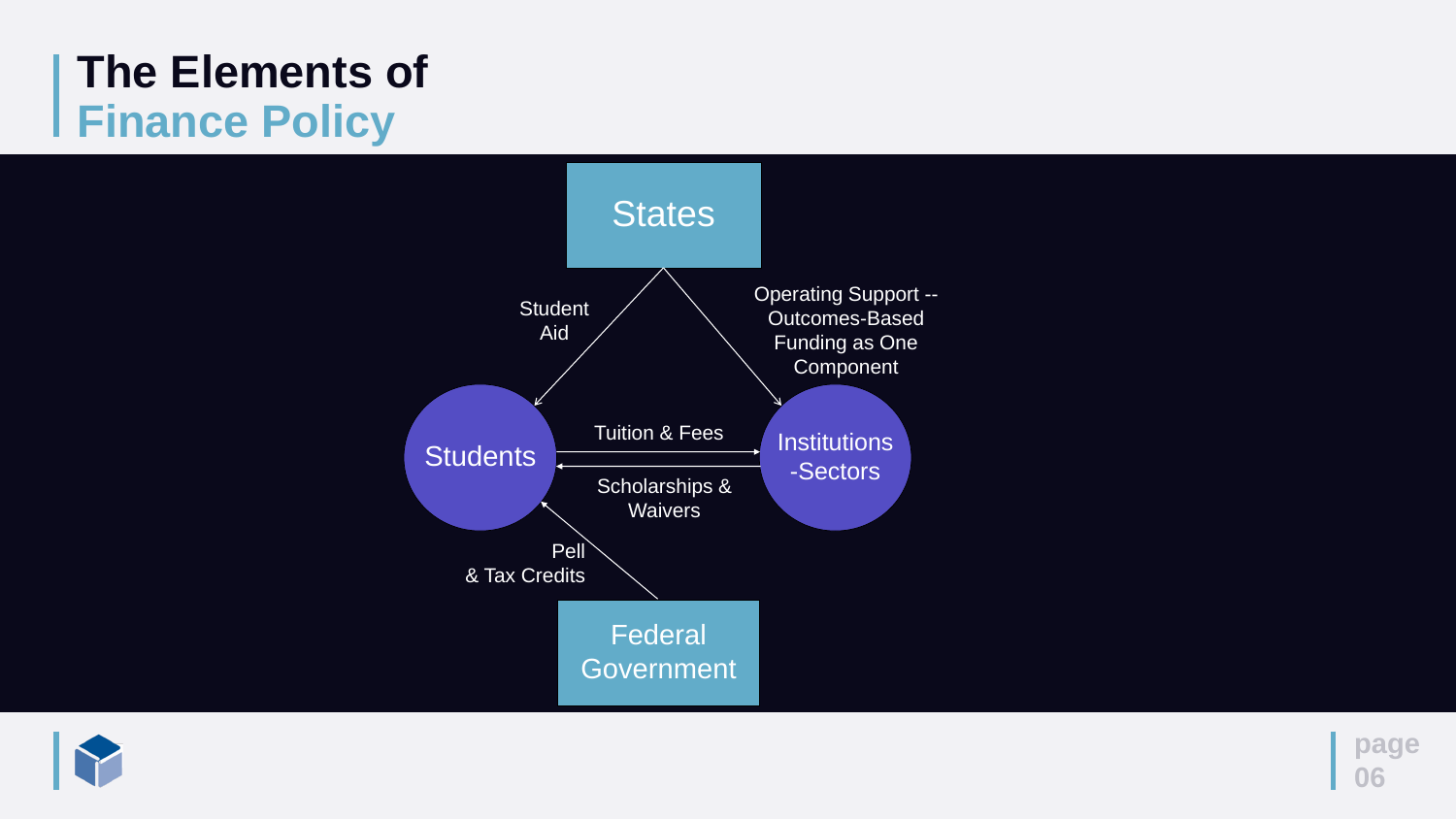## **Elements of Financing Strategy**

#### **Student Financial Aid**

**page**

**07**

Originating from both states as well as from federal government sources.



Tuition and Fees from students into the institution / sector levels.

#### **Institutional Productivity**

#### **Tuition** Revenue

Operating and capital, though sources for capital are publicly non-existent.

#### **Appropriations**  to Institutions

The extent to which institutions are meeting degree completion and other goals.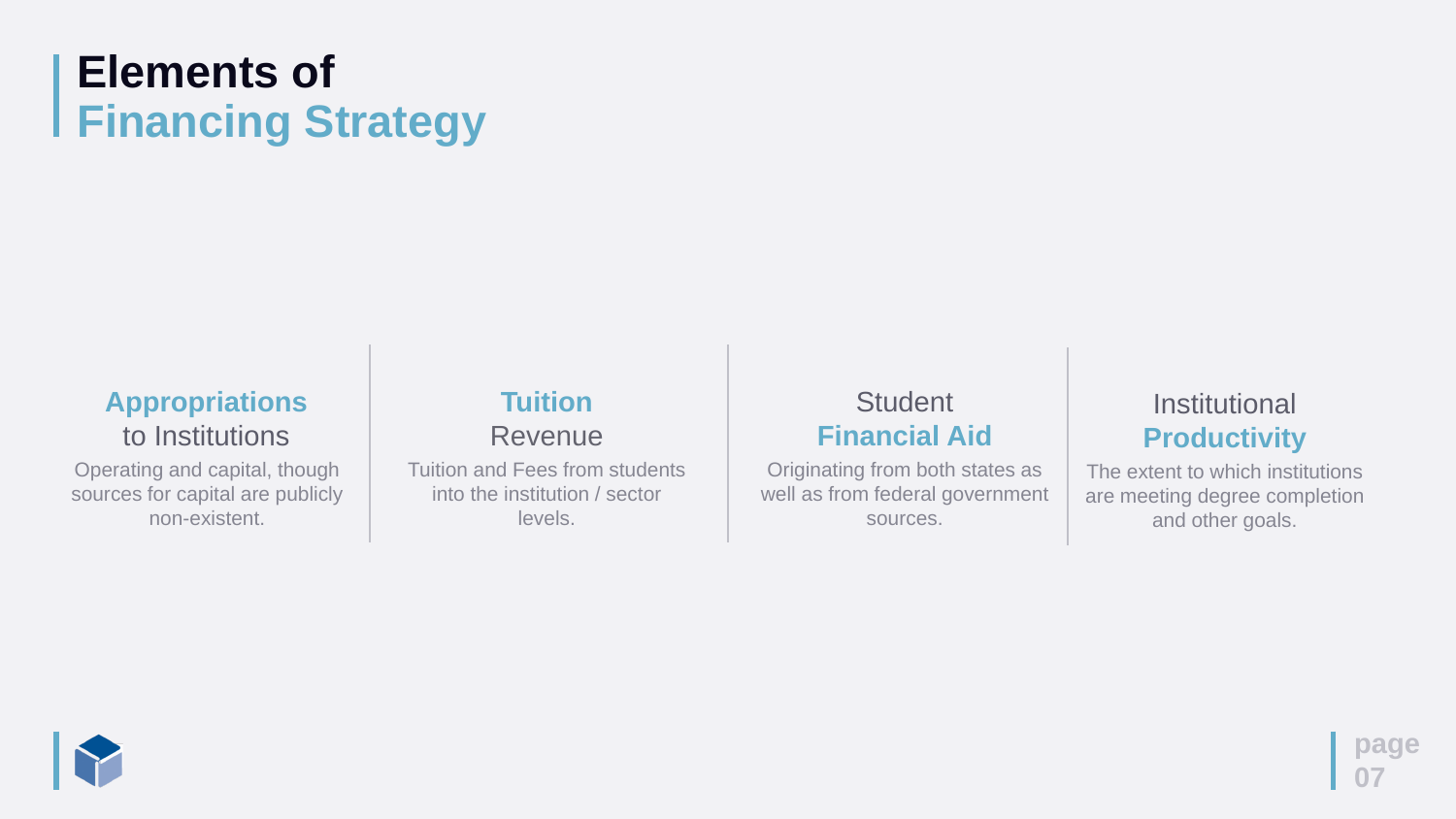### **State-Level Comparison**





*Making interstate comparisons on a variety of higher education finance topics can occur from various publicly-available databases.*

*(and they tell some interesting stories)*

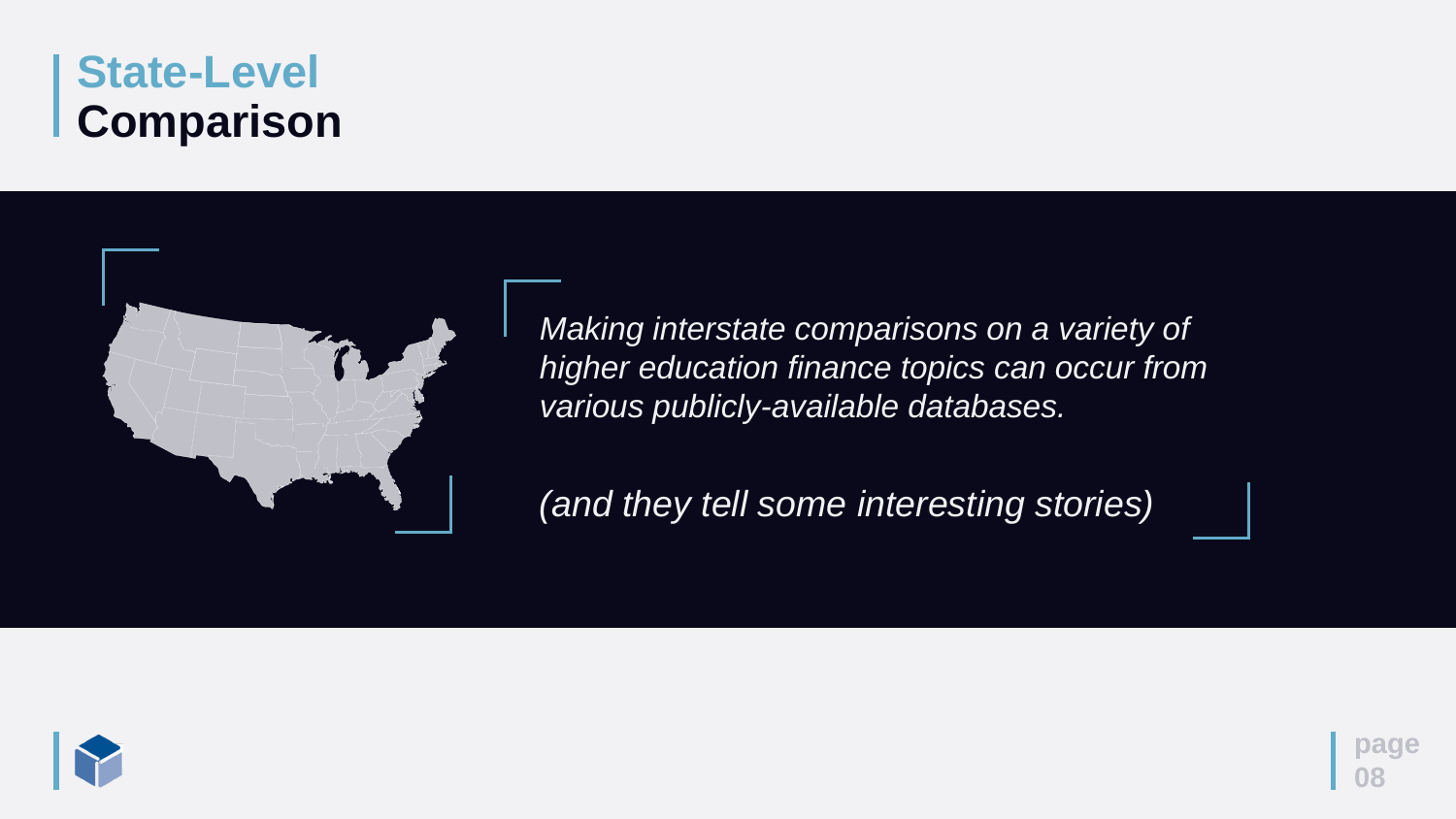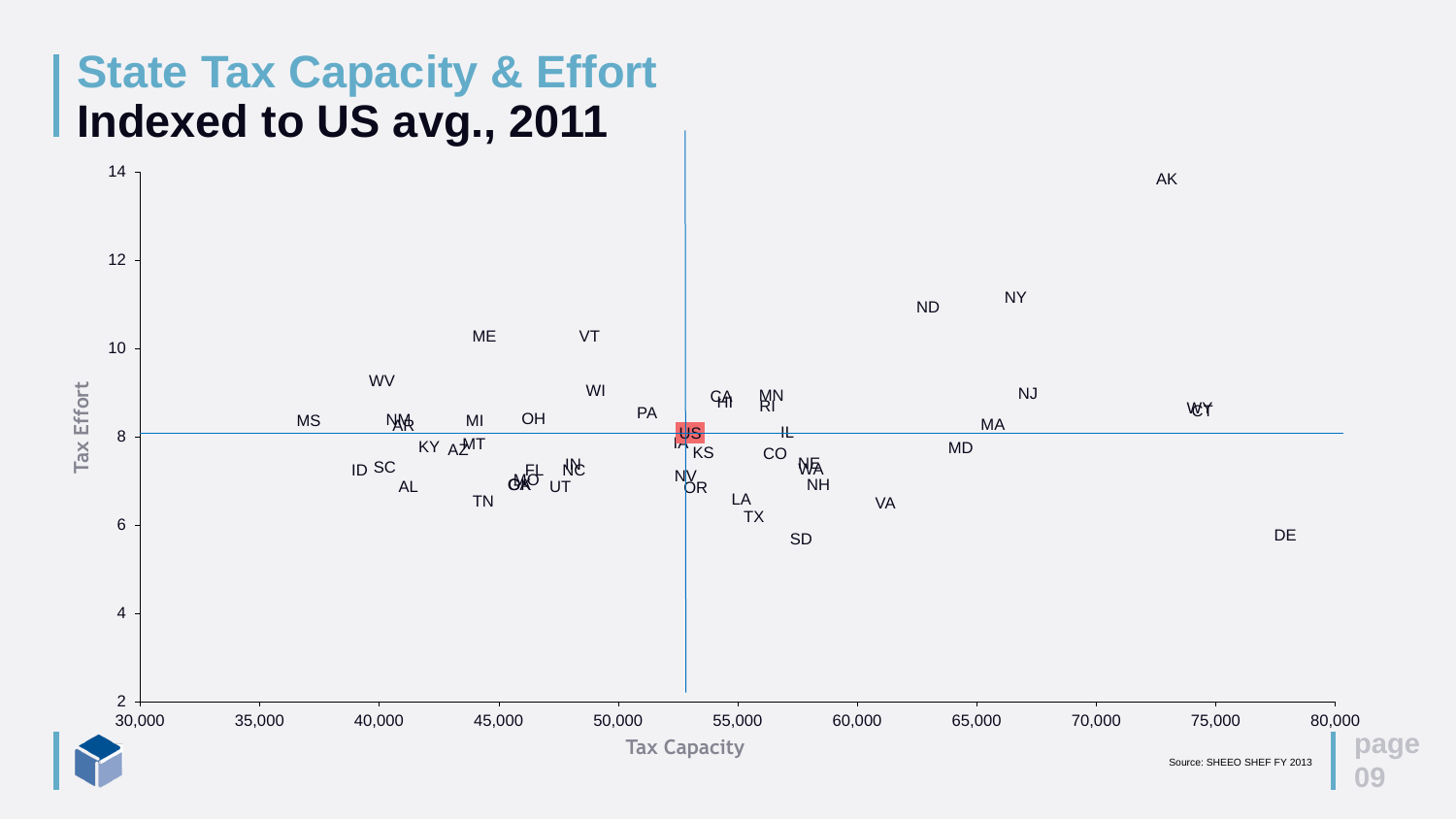**page**

**010**



Net Tuition Revenue per FTE (constant \$) **Educational Appropriations per FTE (constant \$)** Public FTE Enrollment Public FTE Enrollment



Dollars per FTE **Dollars per FTE**

**Public FTE Enrollment**

Public FTE Enrollment<br>(Millions)

**Note:** Constant 2014 dollars adjusted by SHEEO Higher Education Cost Adjustment. Educational Appropriations include ARRA funds. (HECA) **Source:** SHEEO

#### **Public FTE Enrollment, Ed. Appropriations, and Total Ed. Revenue per FTE United States, Fiscal 1989-2014**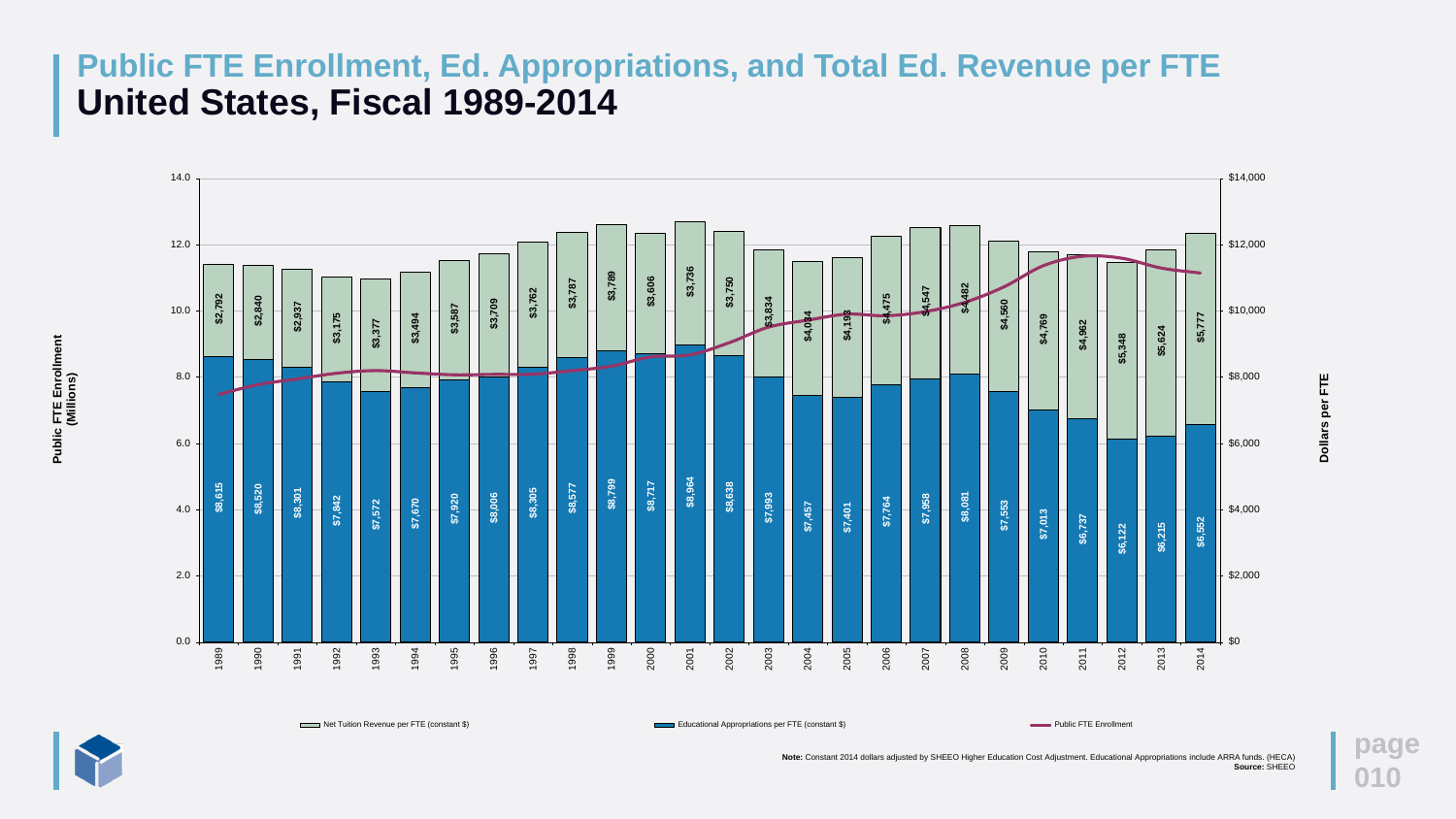### **Funding per FTE Student Public Research, 2013**

**page 011**



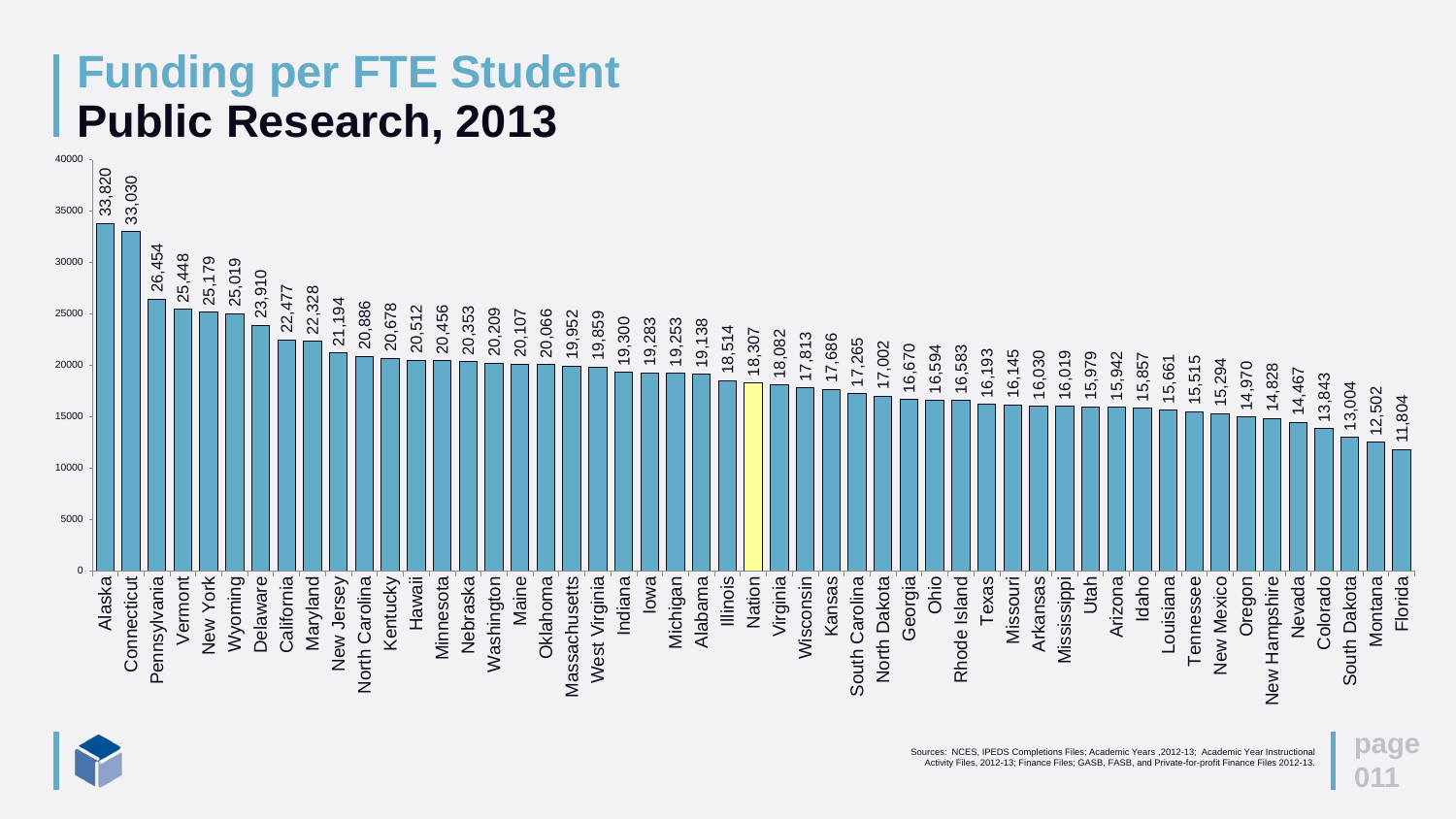### **Funding per FTE Student Public Comprehensive, 2013**

**page 012**



![](_page_11_Picture_2.jpeg)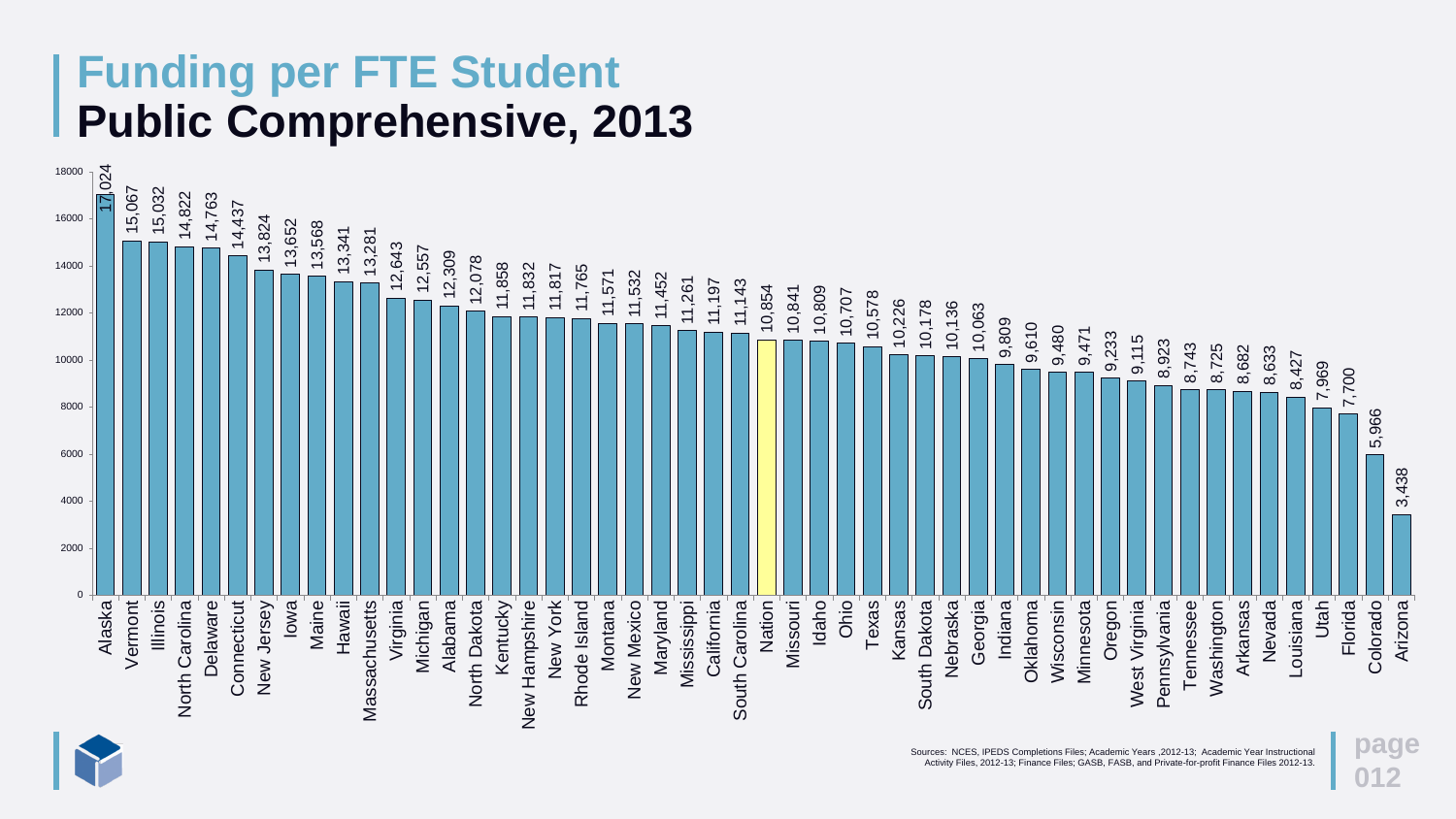### **Funding per FTE Student Public Two-Year, 2013**

**page 013**

![](_page_12_Figure_1.jpeg)

![](_page_12_Picture_2.jpeg)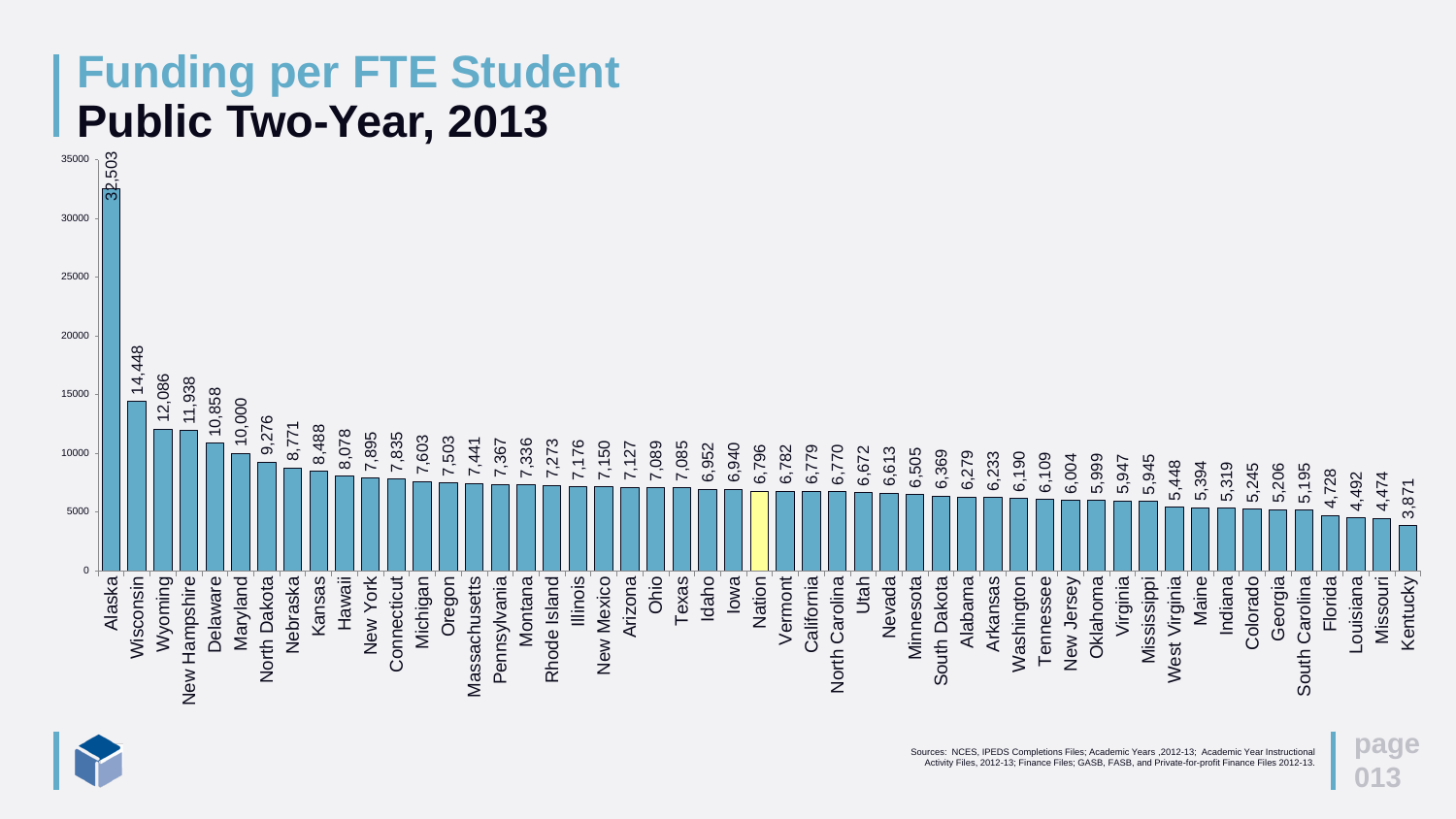### **Funding per FTE Student Public Total, 2013**

**page 014**

![](_page_13_Figure_1.jpeg)

![](_page_13_Picture_2.jpeg)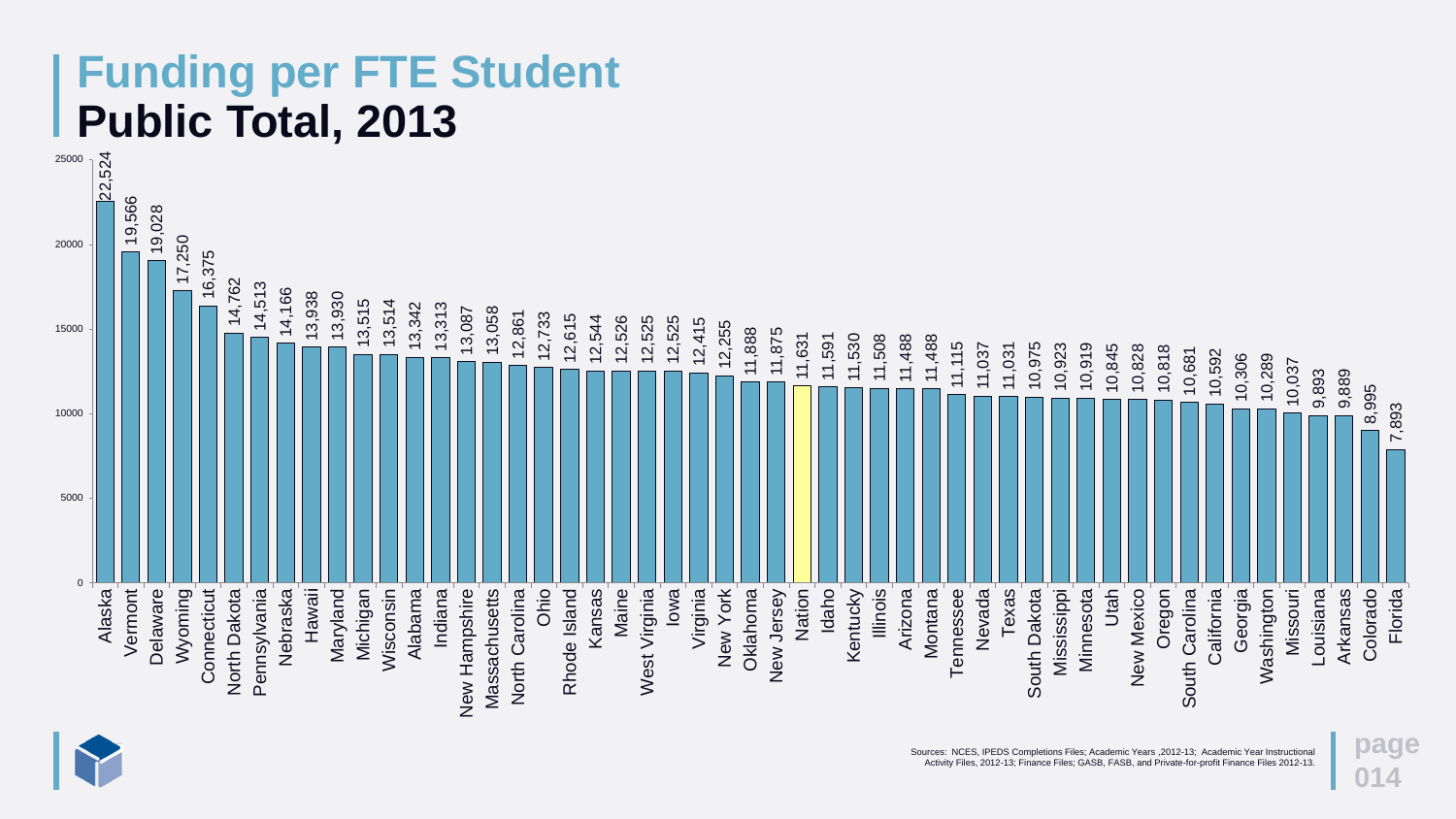### **Total Educational Revenue per FTE State Differences from U.S. Average, Fiscal 2014**

![](_page_14_Figure_1.jpeg)

![](_page_14_Picture_2.jpeg)

![](_page_14_Picture_4.jpeg)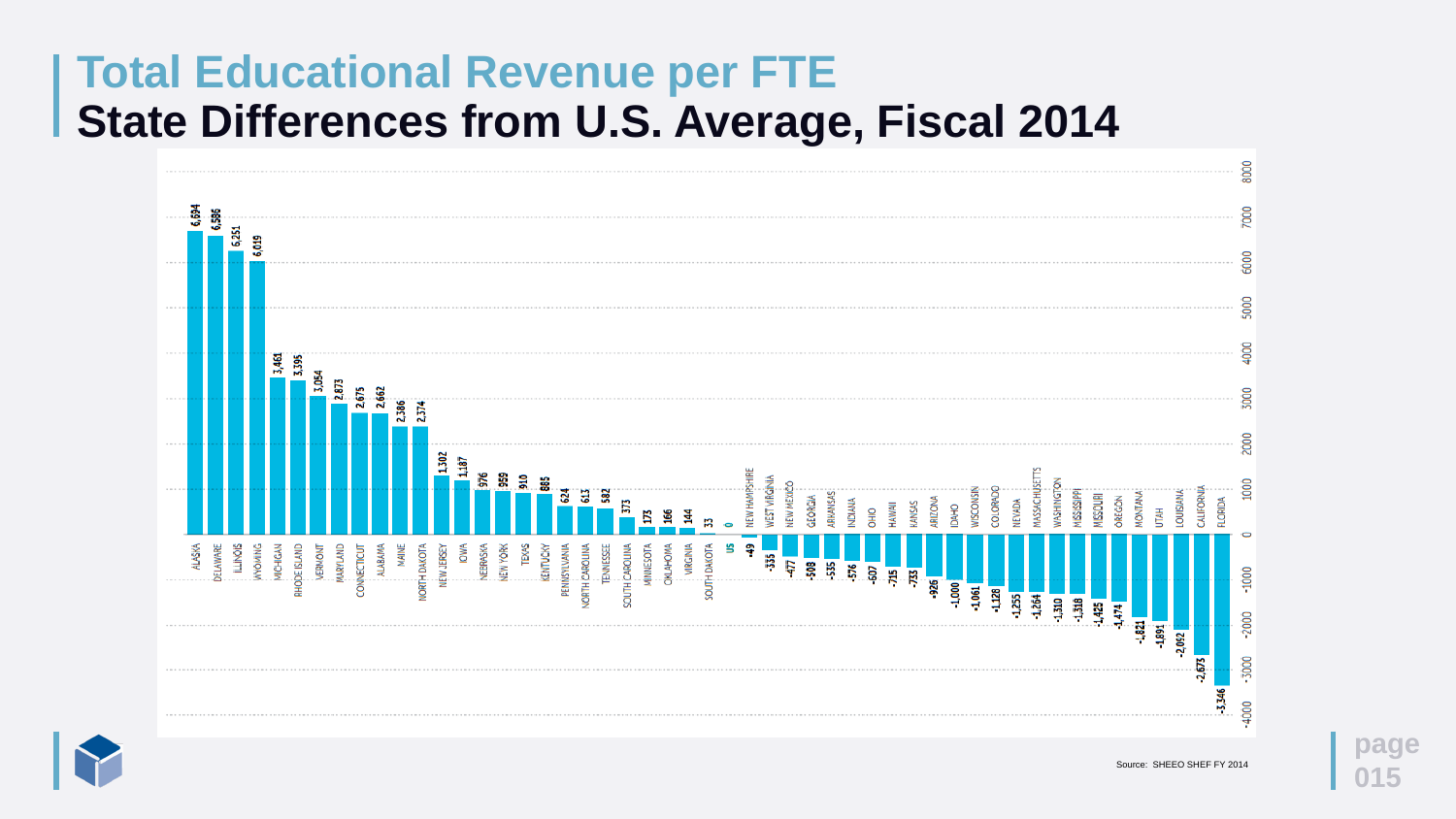### **Family Share of Public Higher Ed. Operating Revenue Colorado, Indexed to US avg., 2012**

![](_page_15_Figure_1.jpeg)

![](_page_15_Picture_2.jpeg)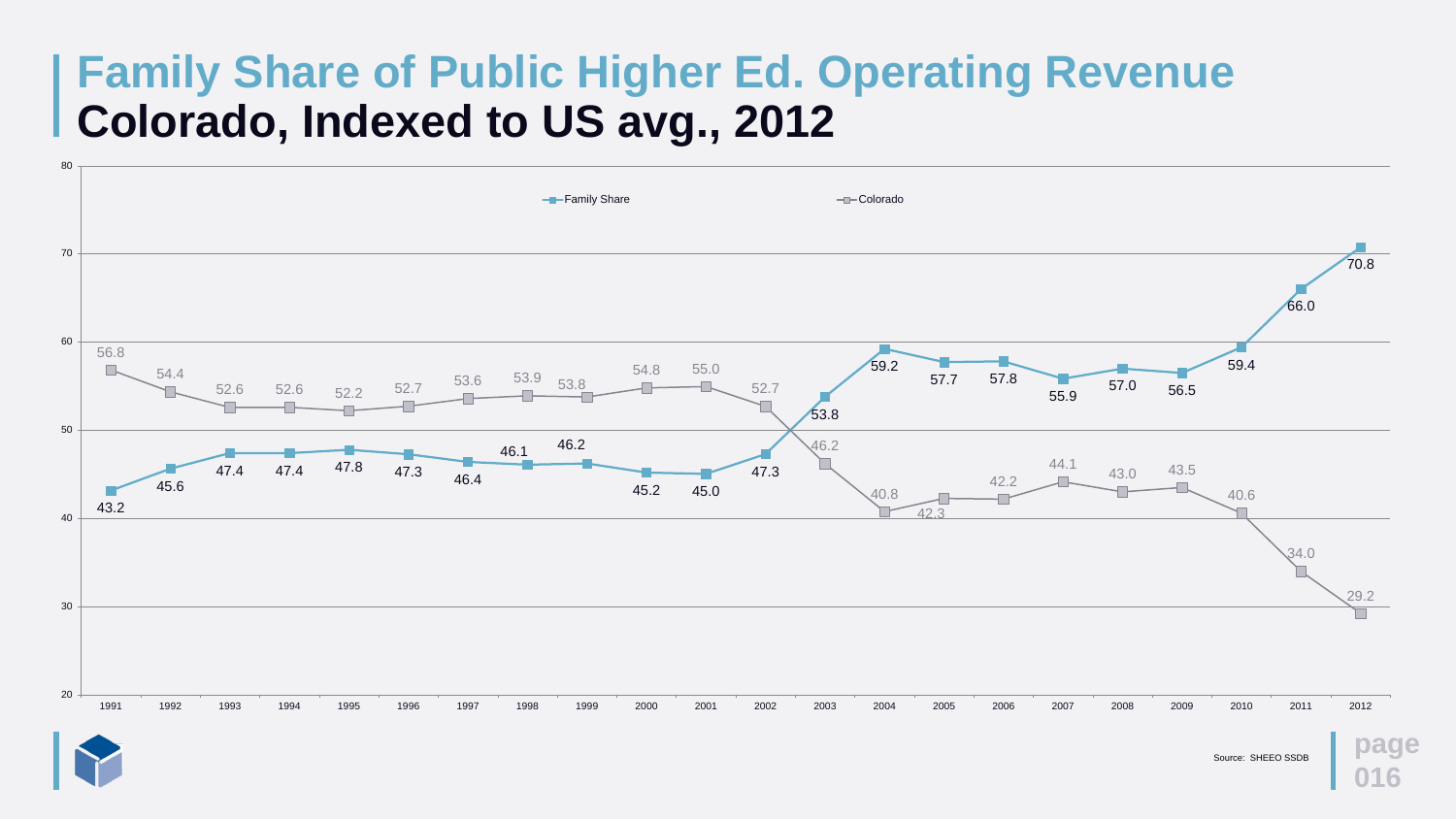### **State Tax Capacity & Effort Indexed to US avg., 2011**

**page 017**

FY 2013 Tuition Aid per FTE FY 2013 Tuition Aid per FTE

![](_page_16_Picture_4.jpeg)

![](_page_16_Figure_1.jpeg)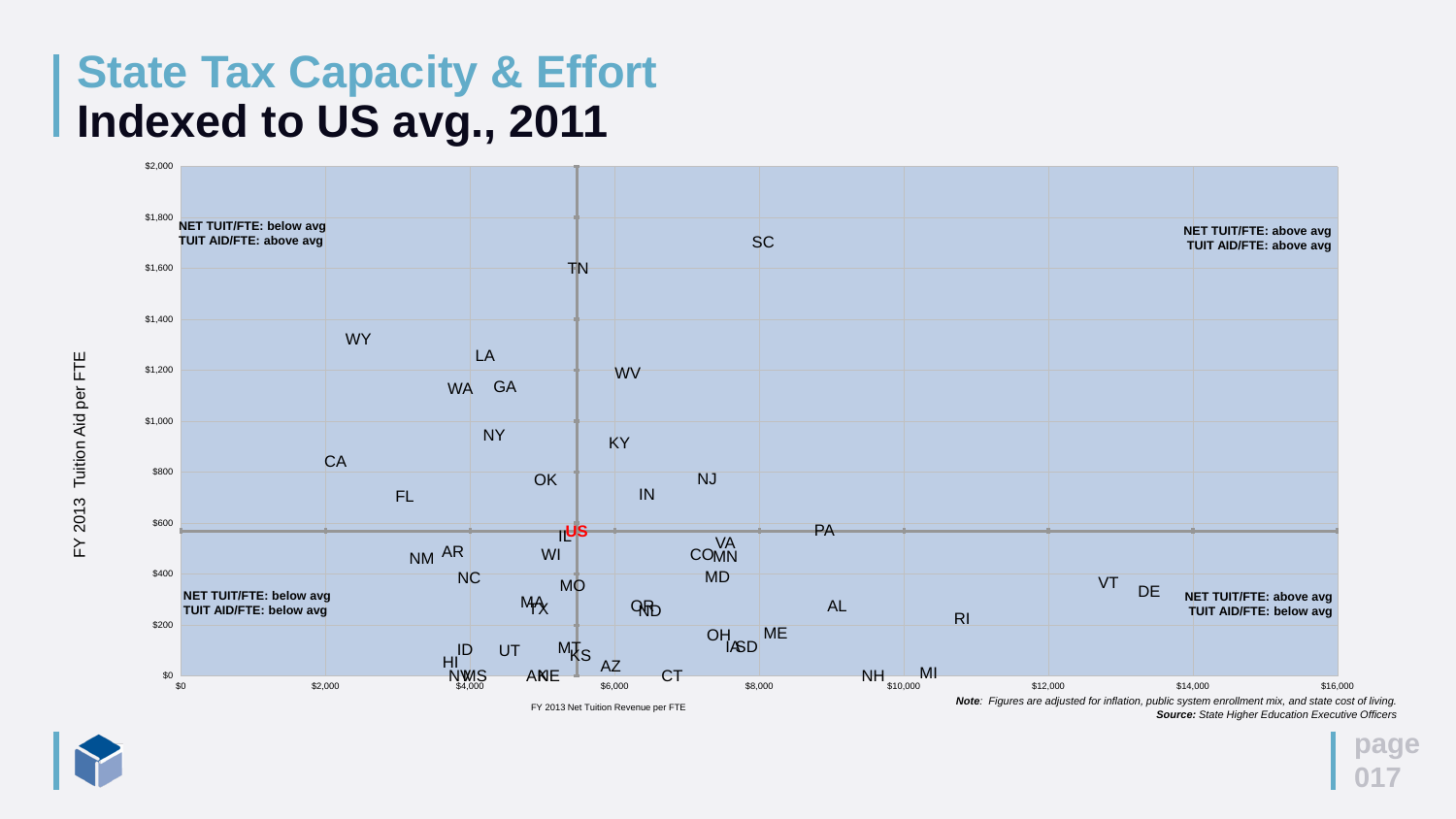### **Estimated Need-Based Undergraduate Grant Dollars per Undergraduate FTE by State, 2011-12**

**page 018**

![](_page_17_Figure_1.jpeg)

![](_page_17_Picture_2.jpeg)

Source: U.S. Department of Education, NASSGAP Annual Survey Report on State Sponsored Student Financial Aid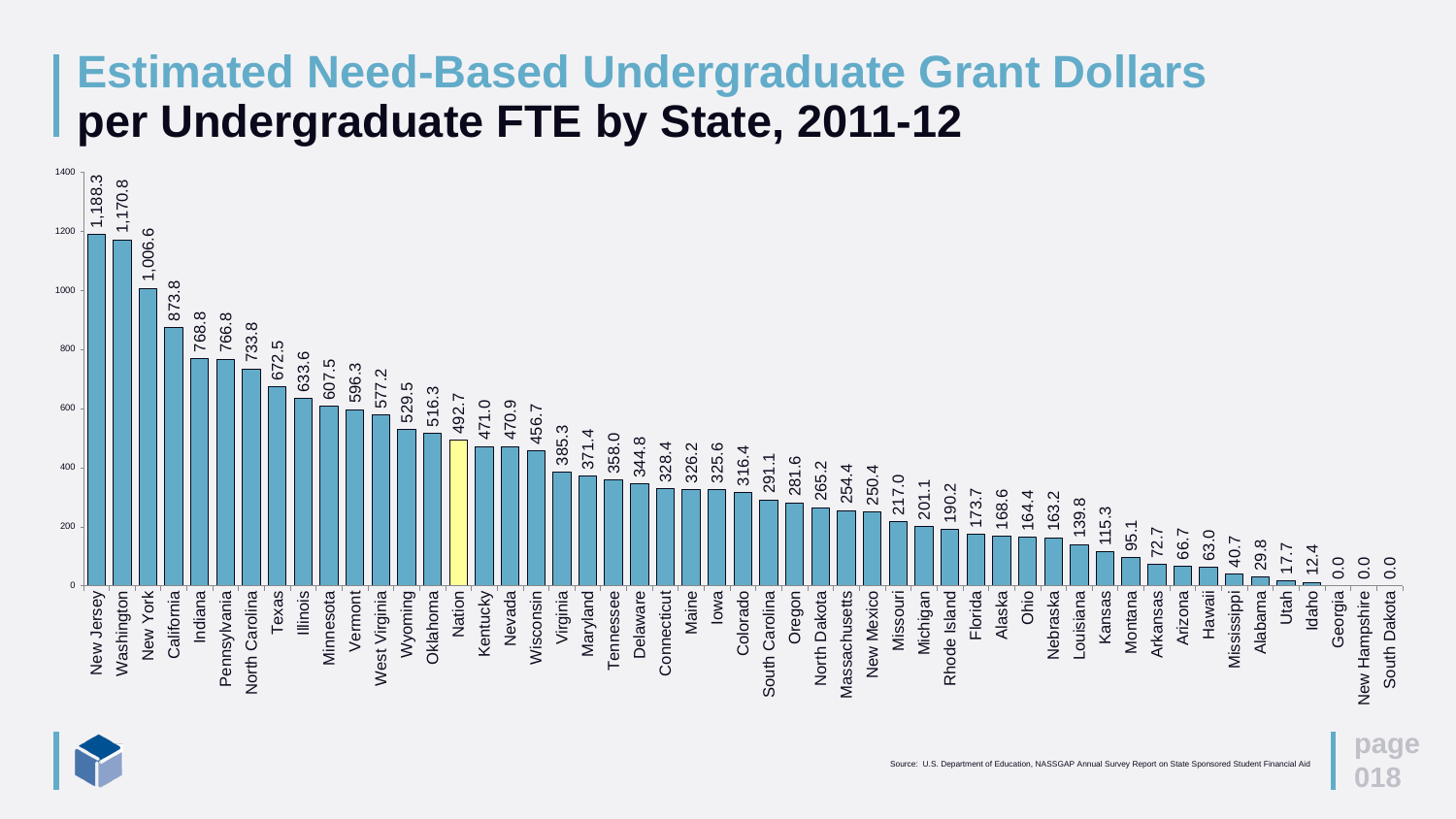### **Net Cost as a Percent of Median Family Income Public Four-Year Institutions, 2012-13**

**page 019**

![](_page_18_Figure_1.jpeg)

![](_page_18_Picture_4.jpeg)

Sources: NCES, IPEDS Institutional Characteristics Files; hd2013 and ic2013\_ay Provisional Release Data Files; NCES, IPEDS Fall 2012 Enrollment File; ef2012a Final Release Data File; NCES, IPEDS Academic Year 2012-13 Student Financial Aid File; sfa1213 Provisional Release Data File; U.S. Census Bureau, 2013 American Community Survey (ACS) One-Year Public Use Microdata Sample (PUMS) File.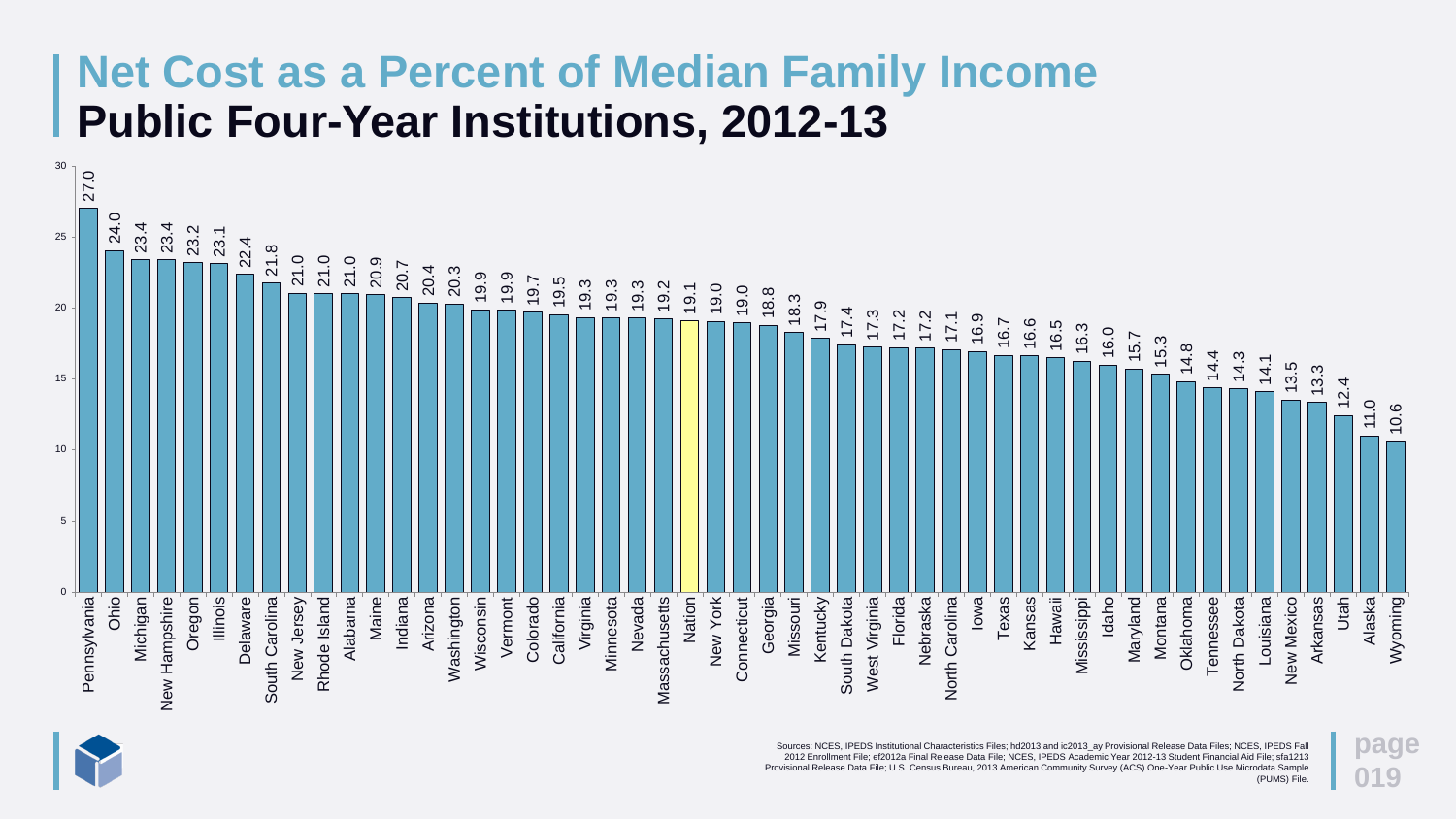### **Net Cost as a Percent of Lowest Quintile Family Income Public Four-Year Institutions, 2012-13**

**page 020**

Sources: NCES, IPEDS Institutional Characteristics Files; hd2013 and ic2013\_ay Provisional Release Data Files; NCES, IPEDS Fall 2012 Enrollment File; ef2012a Final Release Data File; NCES, IPEDS Academic Year 2012-13 Student Financial Aid File; sfa1213 Provisional Release Data File; U.S. Census Bureau, 2013 American Community Survey (ACS) One-Year Public Use Microdata Sample (PUMS) File.

![](_page_19_Figure_1.jpeg)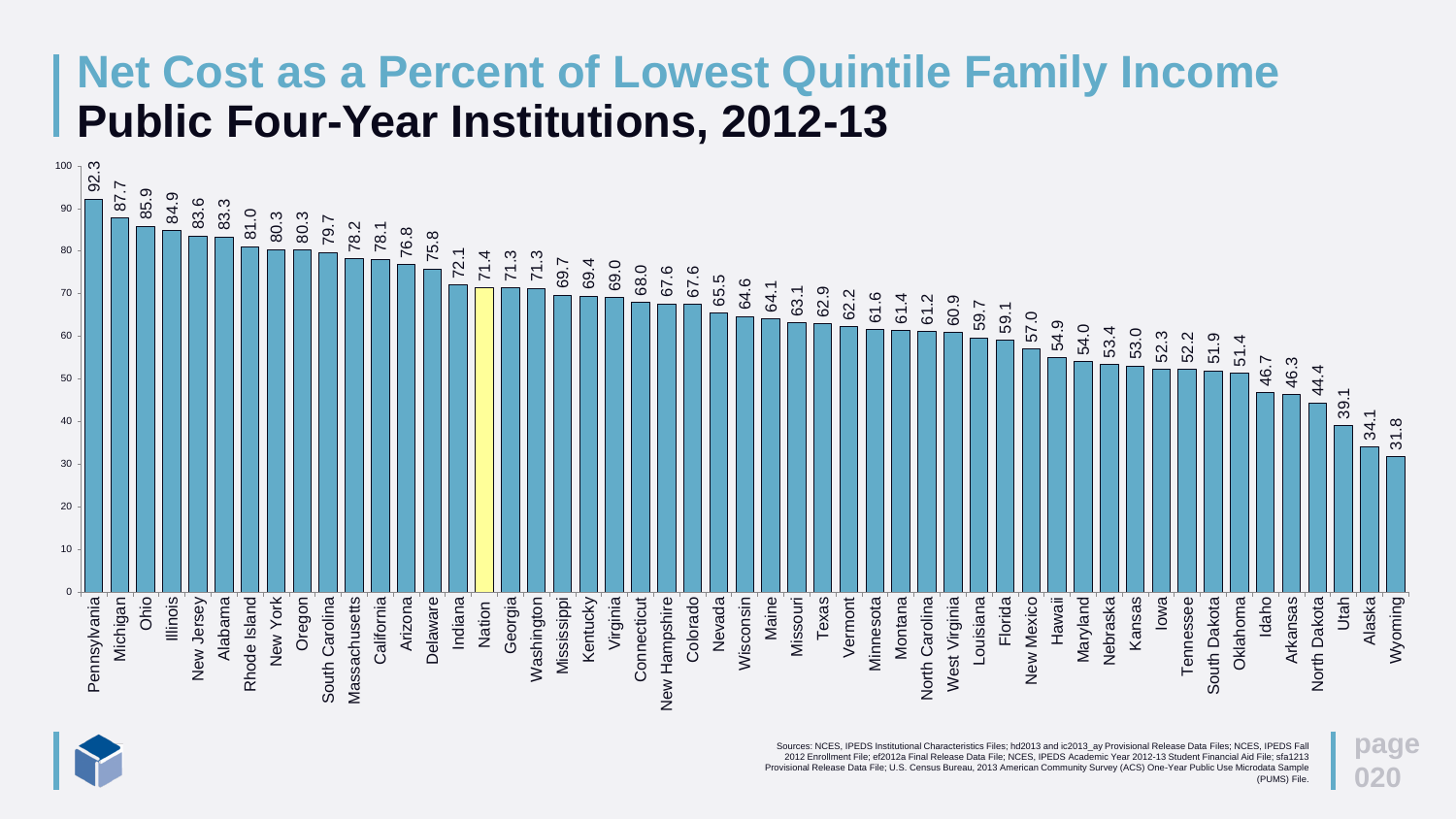### **Percent of Graduates with Debt 2012-13**

**page 021**

![](_page_20_Figure_1.jpeg)

![](_page_20_Picture_2.jpeg)

Source: The Institute for College Access & Success, College InSight, http://www.college-insight.org.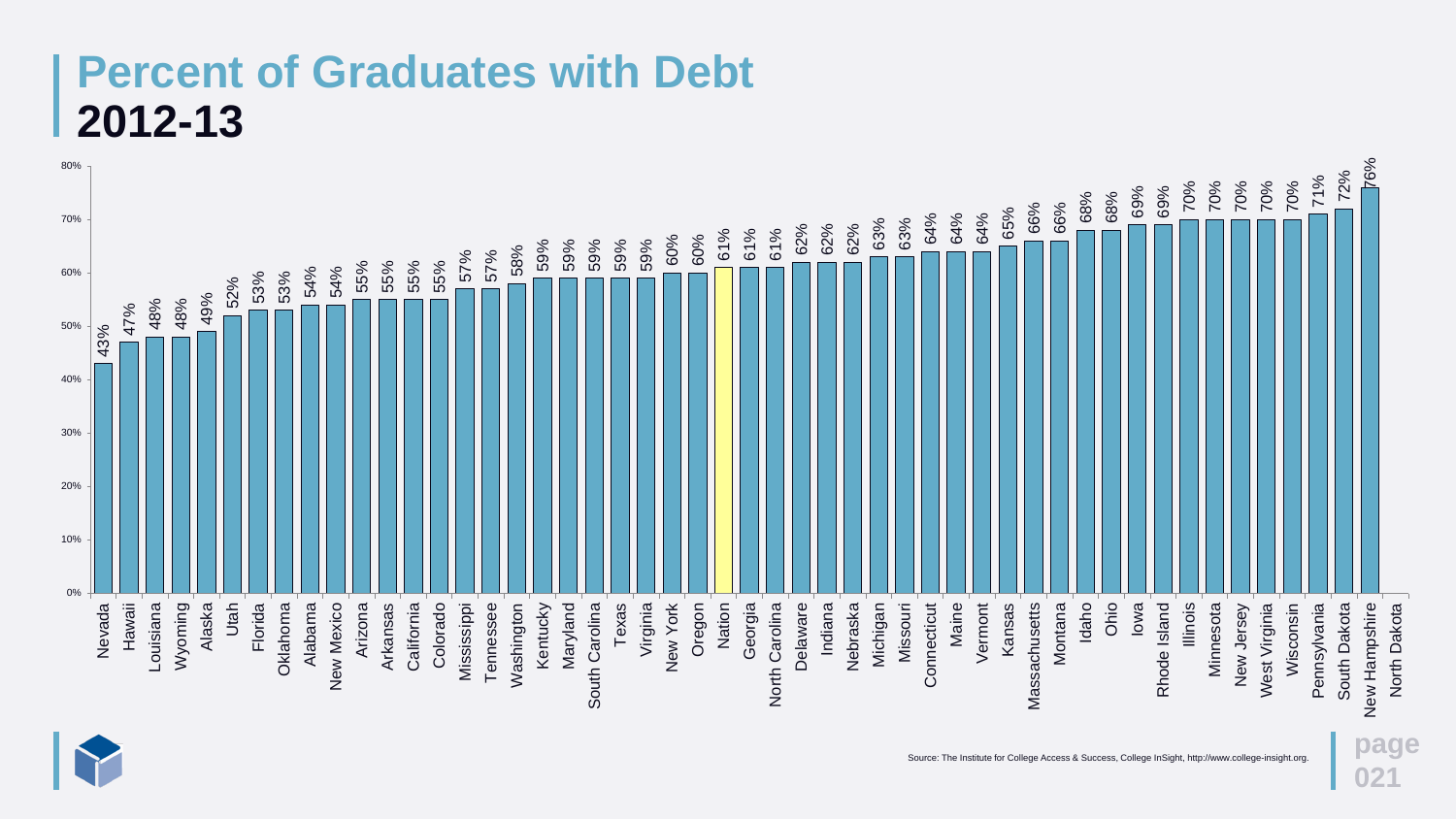### **Average Debt of Graduates 2012-13**

**022**

![](_page_21_Figure_1.jpeg)

![](_page_21_Picture_2.jpeg)

Source: The Institute for College Access & Success, College InSight, http://www.college-insight.org.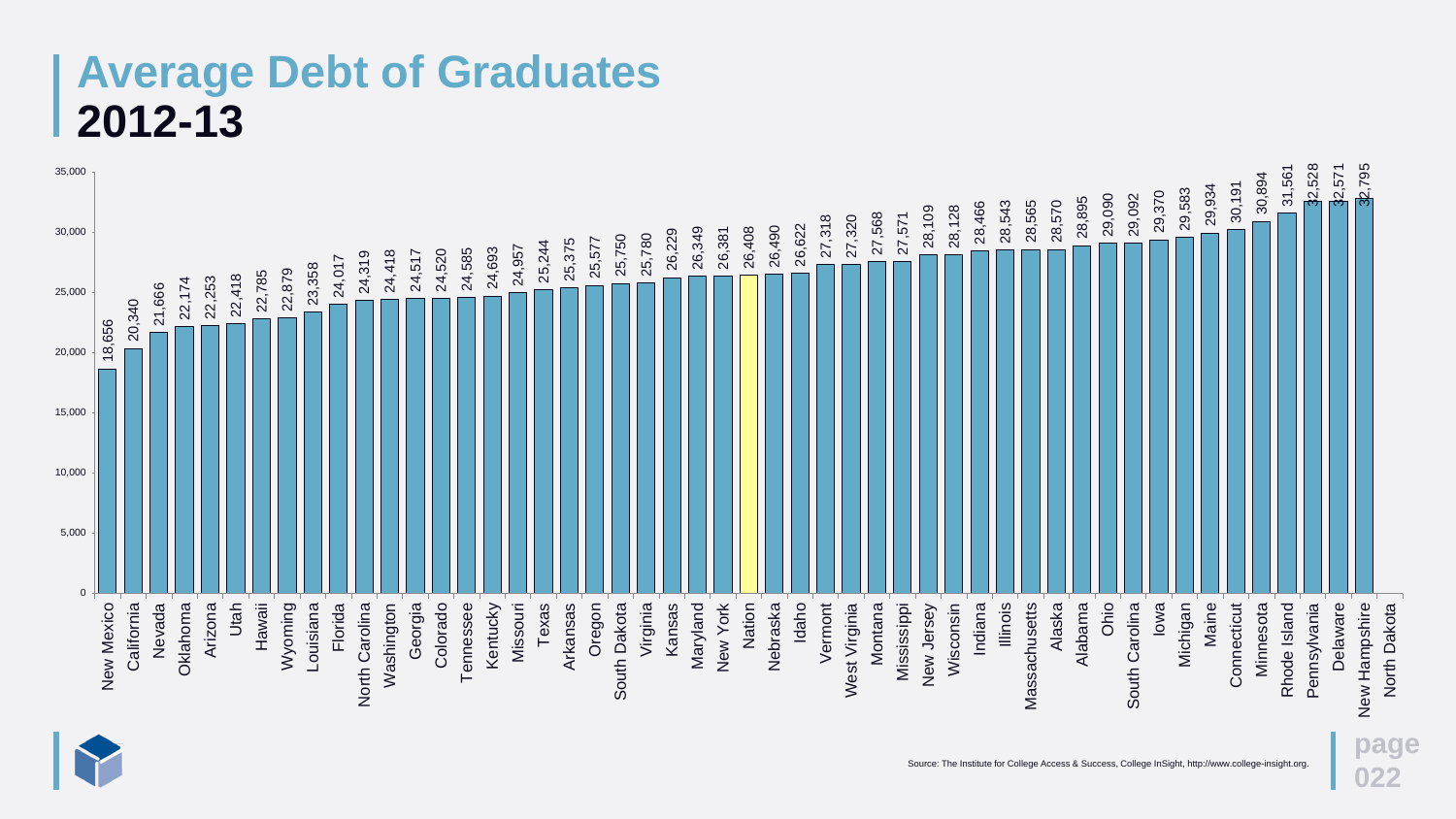### **Net Tuition as a Percent of Public Higher Ed. Total Revenue Fiscal 2012**

**page**

**023**

![](_page_22_Figure_1.jpeg)

![](_page_22_Picture_2.jpeg)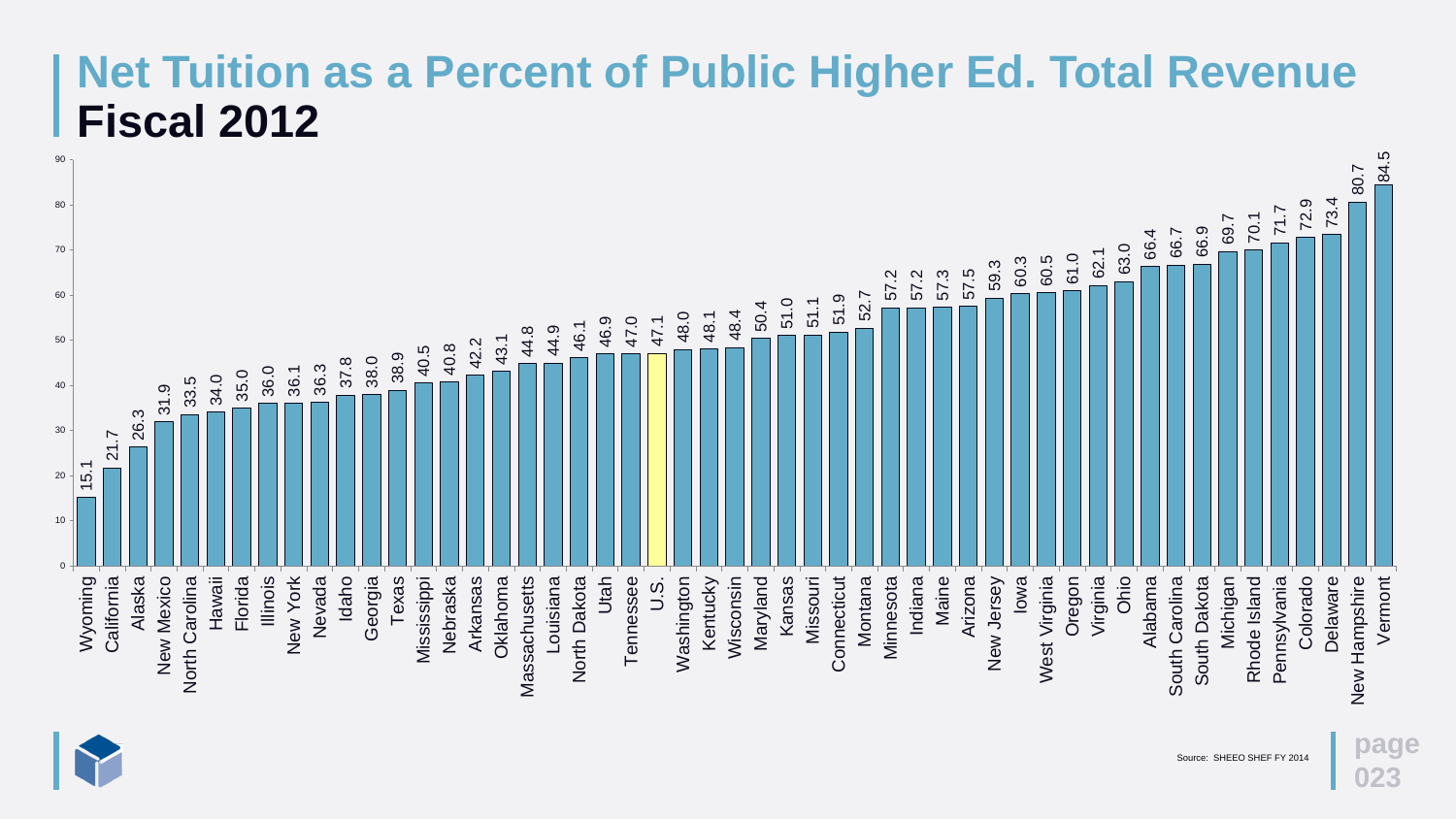#### **Undergraduate Credentials per 100 FTE and Total Funding per FTE student Public Research, 2010-11**

**page 024**

AK

![](_page_23_Figure_1.jpeg)

![](_page_23_Picture_2.jpeg)

**CT**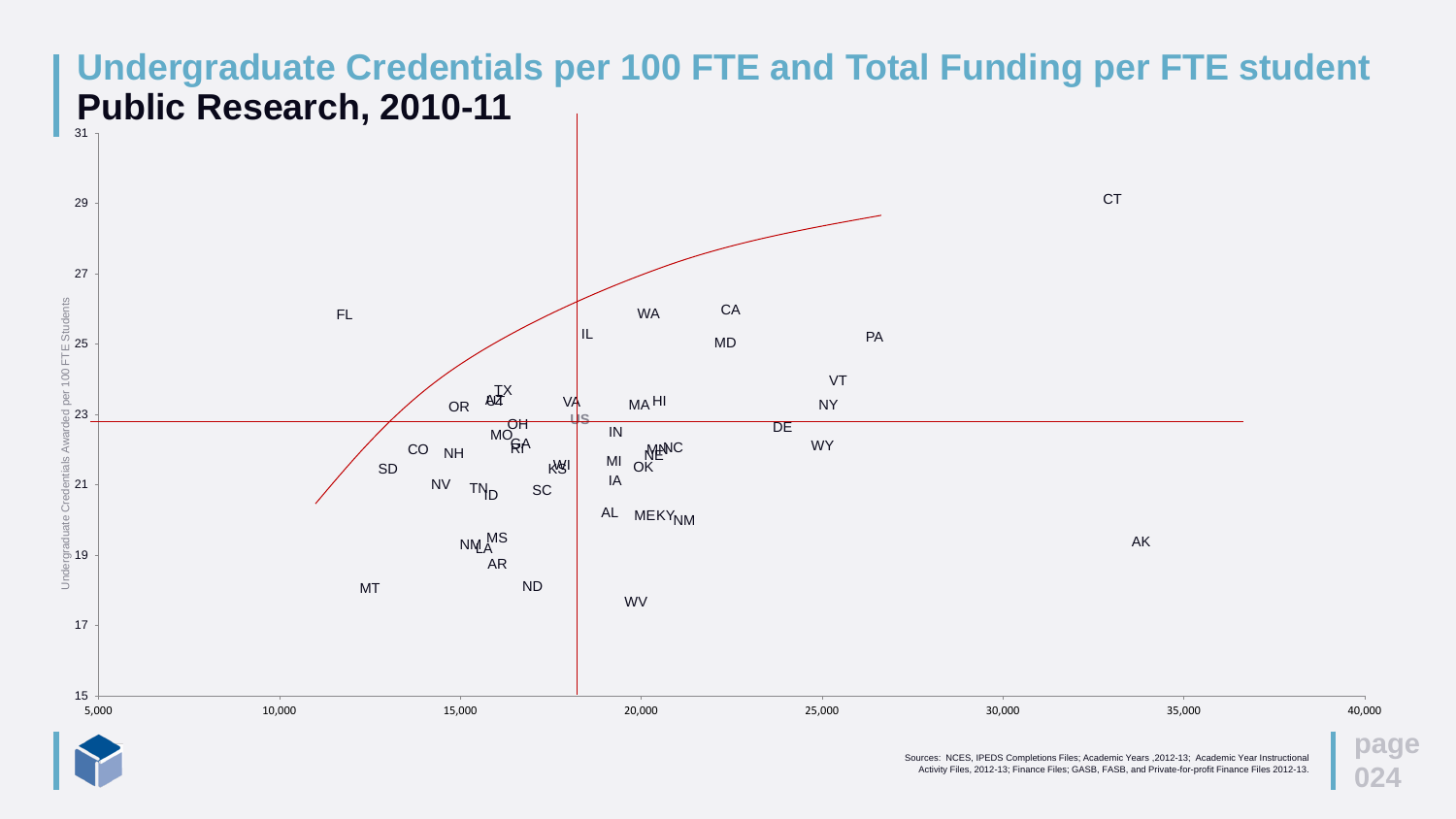### **What can these data tell you?**

![](_page_24_Picture_8.jpeg)

- **What differences exist among states for topics such as:**
	- **Affordability**
	- **Resources**
	- **Students earning degrees**
	- **Student debt levels**

![](_page_24_Picture_6.jpeg)

![](_page_24_Figure_7.jpeg)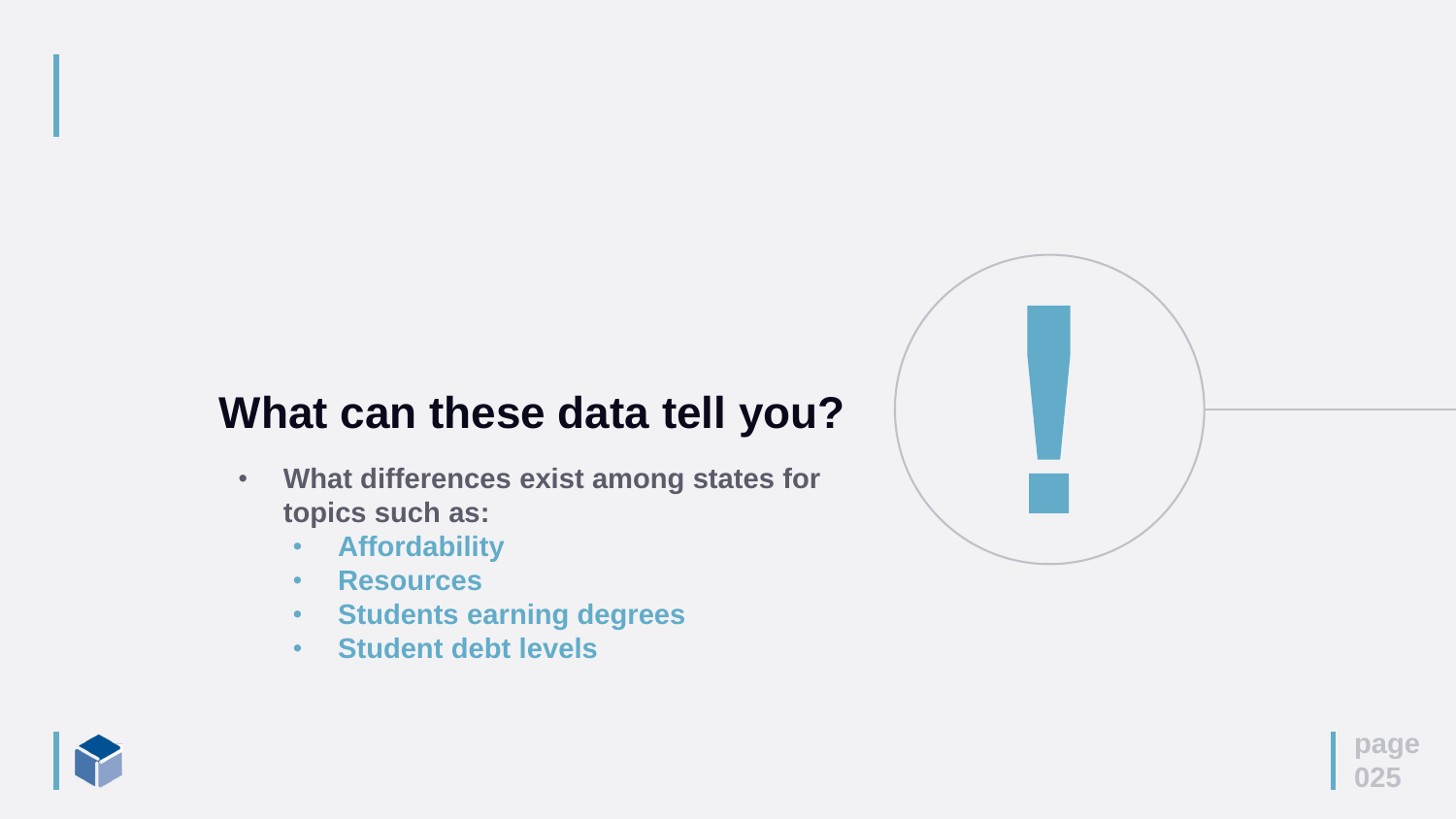**page**

**026**

## **…and what can't they tell you?**

- **Data shortcomings include**
	- **Capital**
	- **Endowment**
	-

![](_page_25_Picture_6.jpeg)

• **Student aid with respect to economic background**

**But don't let perfect be the enemy of good.**